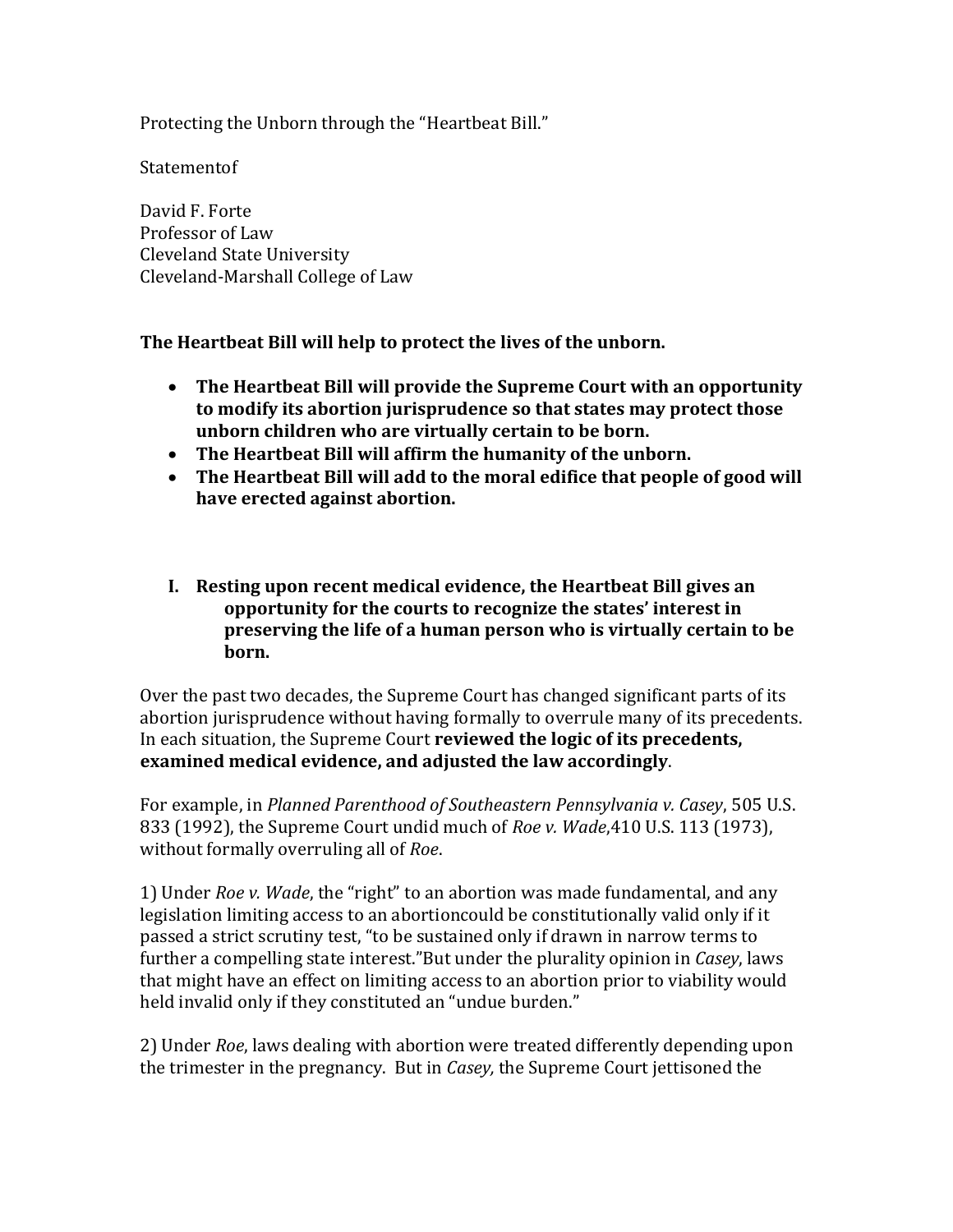"rigid" trimester formula and treated all laws having an effect before viability in the same way.

3) Under *Roe*, the state had a recognizable interest in the "potential" life of the unborn child only after the start of the third trimester. But in *Casey*, the Court recognized the state's interest in the life of the fetus as present throughout pregnancy.

4) Under *Roe*, viability was estimated at twenty-eight weeks of the pregnancy. But medical evidence at the time of *Casey* convinced the Court to estimate viability as early as twenty-three or twenty-four weeks.

5) Under *Roe*, regulations on abortion prior to viability could only have as their purpose the health of the woman. But in *Casey*, a state's regulation could evince a preference for childbirth over abortion, *a key principle underlying the rationale of the Heartbeat Bill.*

6) In *Casey,* the Court upheld the requirement of informed consent and a waiting period "to permit a State to further its legitimate goal of protecting the life of the unborn," and here, the Court did overrule contrary holdings in *City ofAkron* v. *Akron,*462 U.S. 416 (1983), and *Thornburgh* v. *American College of Obstetricians and Gynecologists,* 476 U. S. 747 (1986).

In other cases, the Supreme Court has acceded to legislation more protective of the unborn without needing to revisit its precedents.

1) In *Casey*, the Court defined an undue burden as "a state regulation [that] has the purpose or effect of placing a substantial obstacle in the path of a woman seeking an abortion of a nonviable fetus." But in *Mazurek v. Armstrong*, 520 U.S. 968 (1997), the Court seemed to indicate that the *purpose* prong of the undue burden standard alone could not invalidate an abortion restriction. In fact, lower courts declare that the purpose prong of the undue burden standard can be met by a simple rational relation test.

2) In *Ayotte v. Planned Parenthood of Northern New England,* 540 U.S. 320 (2006), the Court declared that the lower courts should not, in ordinary circumstances, strike down abortion regulations "on their face," as had been the previous practice, but only if *in their application*, the laws constitute an undue burden.

3) In *Stenberg* v. *Carhart*, 530 U.S. 914 (2000), the Court struck down Nebraska's partial birth abortion prohibition statute, but in *Gonzales v. Carhart,* 550 U.S. 124 (2007) the Court upheld a similar federal partial birth abortion statute without formally overruling *Stenberg*.

4) Even those opposed to pro-life legislation recognize what the Court can do. Thus, although the Supreme Court in *Doe v. Bolton*, 410 U.S. 179 (1973), required a nearly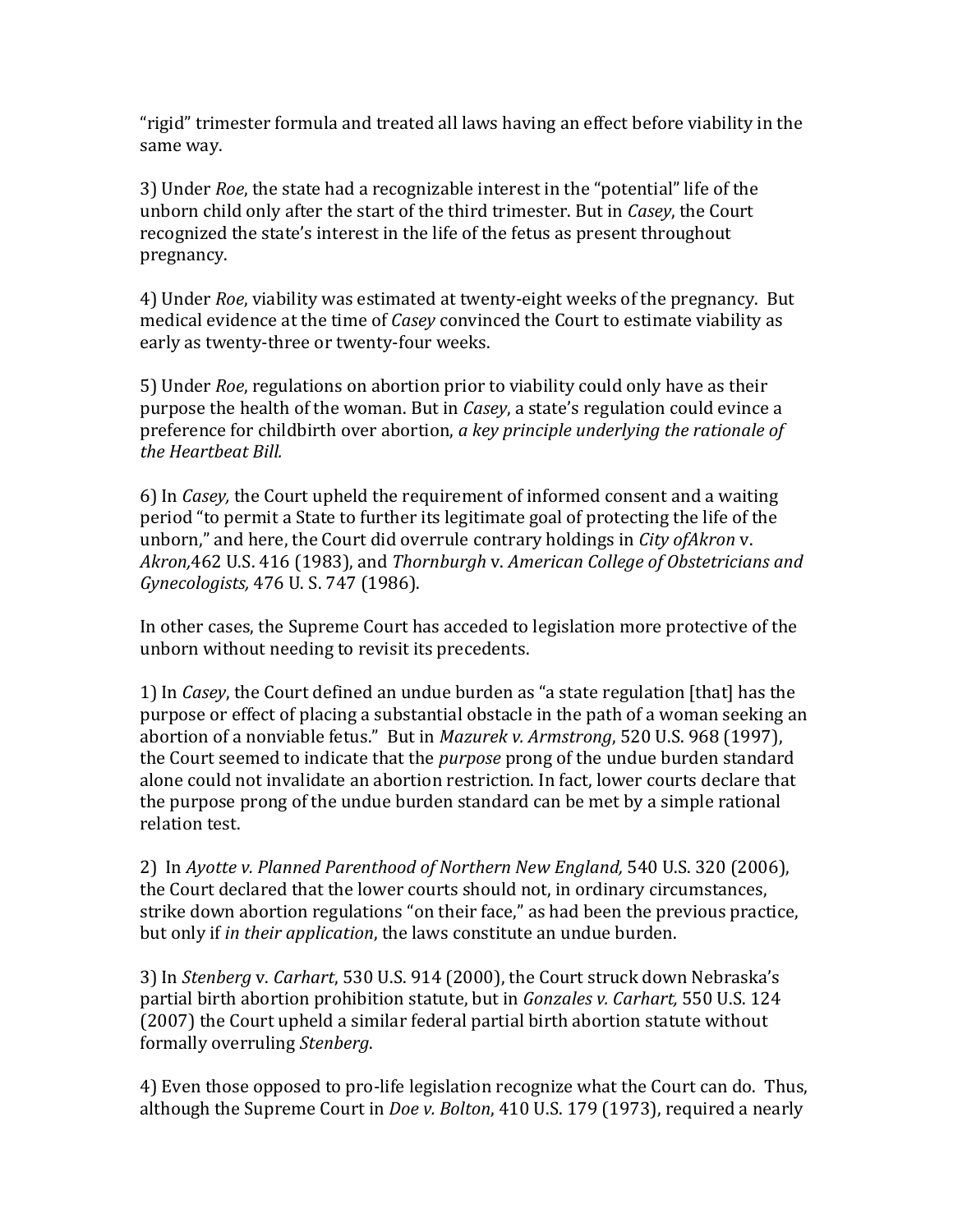limitless health exception in any abortion regulation, abortion providers have decided not to contest much more limited health exceptions in current legislation prohibiting post-viability abortions.

## **The Heartbeat Bill gives the Court the opportunity to rethink the viability standard of** *Casey***, in the same way the Court analyzed and rejected the trimester formula of** *Roe,* **the voiding of informed consent bans in** *Akron I* **and**  *Thornburg***, and the partial birth abortion regulations in** *Stenberg.*

The Court declared in *Casey* that the state's interest in banning nontherapeutic abortions becomes dominant after viability, which the Court defined as "the time at which there is a realistic possibility of maintaining and nourishing a life outside the womb, so that the independent existence of the second life can in reason and all fairness be the object of state protection that now overrides the rights of the woman." The Court affirmed that the state can require a woman to continue the pregnancy *even after* the child could possibly survive on its own so that the state's interest in "potential life" could be fulfilled. In other words, that state's interest in the child being born alive is sufficiently strong that it can require the woman to carry the child to full term. Full term pregnancy was the best guarantee that the fetus can have a "meaningful life outside the mother's womb."

Thus, under *current* Court doctrine, 1) the state has an interest in the life of the fetus throughout pregnancy, 2) a state's regulation can evince a preference for childbirth over abortion, and 3) viability is a marker that a child will most likely survive if brought to full term.

The Heartbeat Bill is based on two factors that make the detected onset of cardiac activity in the fetus a *better marker* than viability, factors that the Supreme Court has yet to consider.

*First,* medical surveys completed after the decision in *Casey* demonstrate that a naturally conceived child with a detected heartbeat has approximately a 97% chance of surviving until full term birth absent the lethal intervention of an abortion.

*Second*, the detection of heartbeat is much more easily determined than viability. In point of fact, a physician does not determine the viability of any particular infant in the womb by the physical or medical condition of that infant(unless there are unusual problems). Rather, he makes a calculated guess of the gestational age of the infant based on a crown to rump measurement. Based on the varying opinions as to when viability actually does occur, along with the margin of error in calculating gestational age from the crown to rump measurement, a physician's estimation of an infant's chances of survival can range between 10% and 90%. The viability line is not, therefore, a particularly reliable marker. The onset of cardiac activity in the fetus is more exact and more easily determined.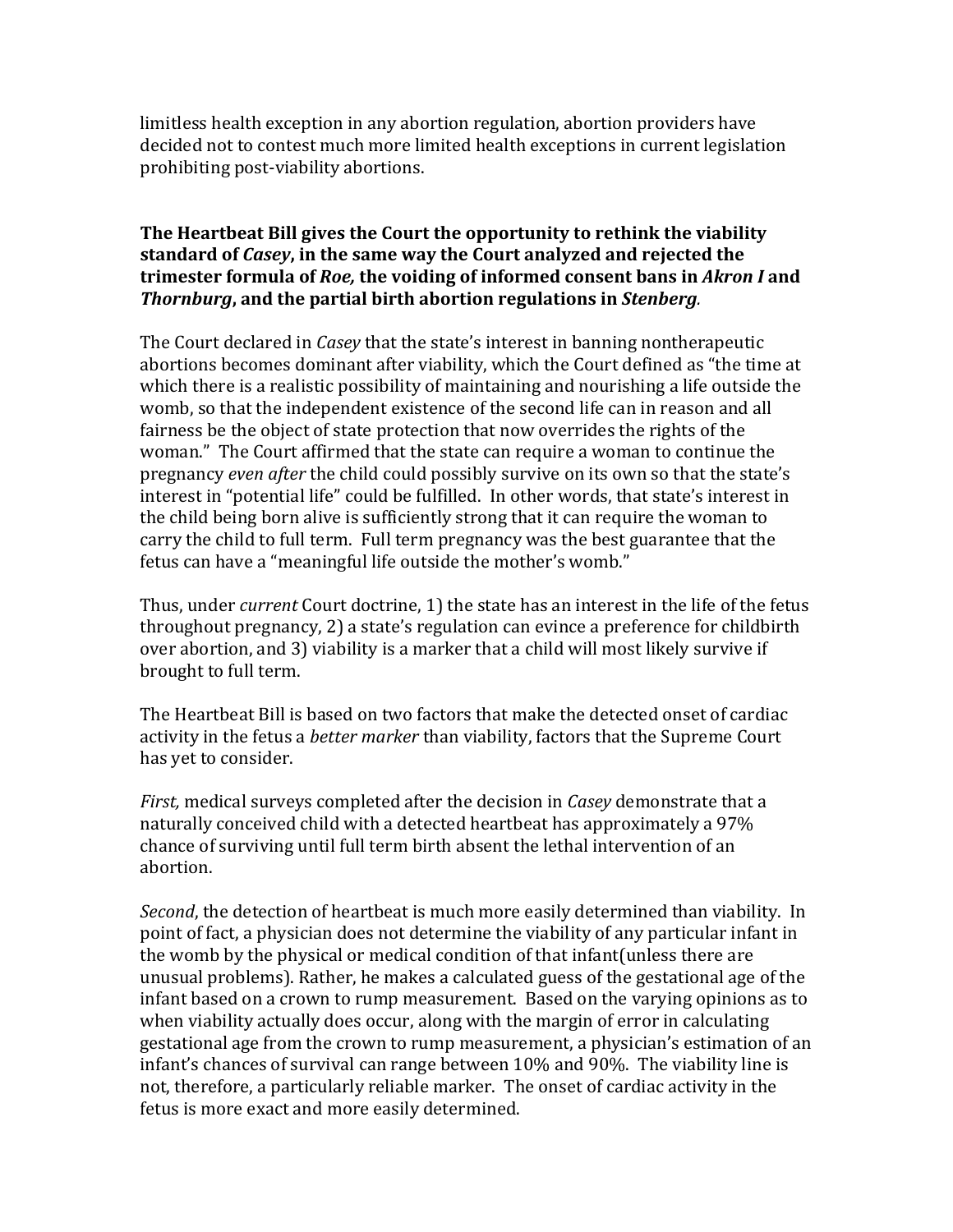The Supreme Court has never yet investigated the reliability of the viability line, nor been made aware of recent evidence of the more definite and reliable marker of heartbeat as a predictor of survival of the unborn child until full term birth. **The Heartbeat Bill will allow the Court to confront these heretofore unexamined issues and give it the opportunity to allow Ohio and other states to protect children from the time of their detected heartbeat.**

## **II. The Heartbeat Bill affirms the humanity of the unborn.**

In common with other laws that seek to protect the lives of the unborn, the Heartbeat Bill testifies to the humanity of the unborn child.

When many states, as well as the Congress, outlawed partial birth abortion, the nation recoiled when it saw how a partially born child was put to death by a horrendous procedure that destroyed its brain. The people understood that this was an actual human person being cruelly destroyed.

Similarly, fetal homicide laws Including Ohio's Fetal homicide law, recognize the separate human person in the womb, when a woman is subjected to violence and her unborn child is injured or killed.

Laws outlawing abortion for pain sensitive fetuses speak to the sentient person who suffers while he or she is killed.

**Similarly,the Heartbeat Bill affirms what a strong majority of Ohioans have understood: a fetus with a heartbeat is a living human individual, destined to be born if only given the chance**.

## **III. In tandem with other pieces of pro-life legislation, the Heartbeat Bill erects a moral edifice against abortion and the damage abortion does to unborn children, to women, and toour country.**

Over the past two decades, groups seeking to advance social causes have used the law to educate and change the behavior of people. Today, for example, smoking is something that polite people do not do, whether at others' homes, at social gatherings, or when children are present. Alcohol is legal, but the campaign against drunk driving is such that the "designated driver" is now part of our social landscape. The long history of the effort to combat segregation and racial prejudice is another example of how the nation accepts the moral position on how to treat another human being.